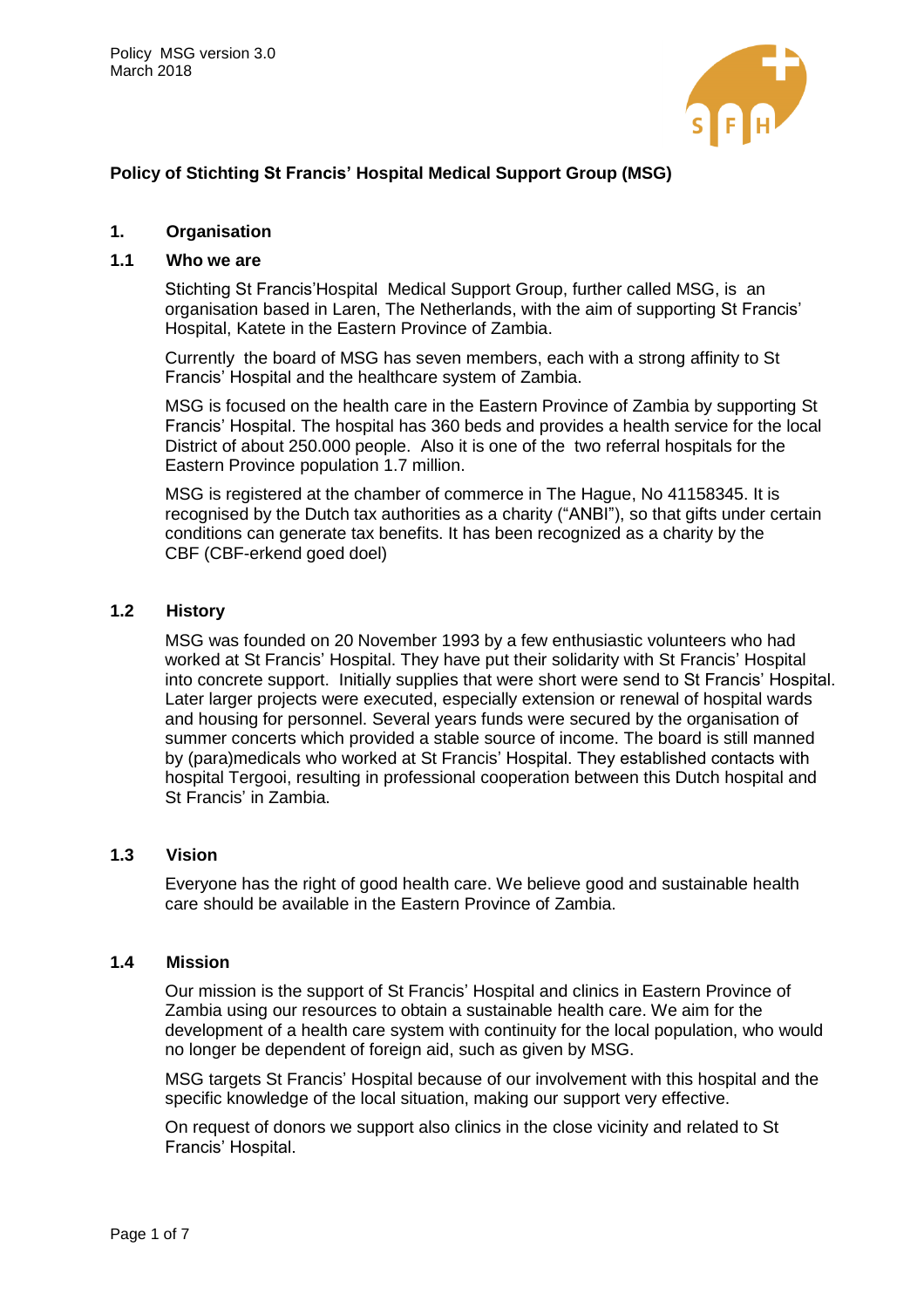

# **1.5 Core values**

Core values for MSG are our compassion for the local population, respect for the local circumstances and co-operation with the local management.

## **1.6 Organisation in numbers**

MSG St Francis' Hospital has a board of seven members and one technical advisor, all volunteers.

On average two projects per year are executed and financed through donation from private individuals with additional subsidy from Wilde Ganzen (Wild Geese) to a value of 15,000-90,000 euro per project. These projects take about 2 years. We also support one or two members of staff for professional upgrading. About once a year we send a container to Zambia with medical supplies and equipment.

On average once per year our technical advisor and once per year one of our board members visits St Francis Hospital to monitor and discuss the progress of the projects.

### **2. Environment**

### **2.1 Target population**

Our target group are the inhabitants of Eastern province in Zambia. First line health care is aimed towards the immediate surrounding of St Francis' Hospital and the related Rural Health Centres, about 250.000 people. The second level of health care provided by St Francis' Hospital serves the whole population of the Eastern Province, an area of 51.620 km<sup>2</sup> with a population of 1,9 million inhabitants.

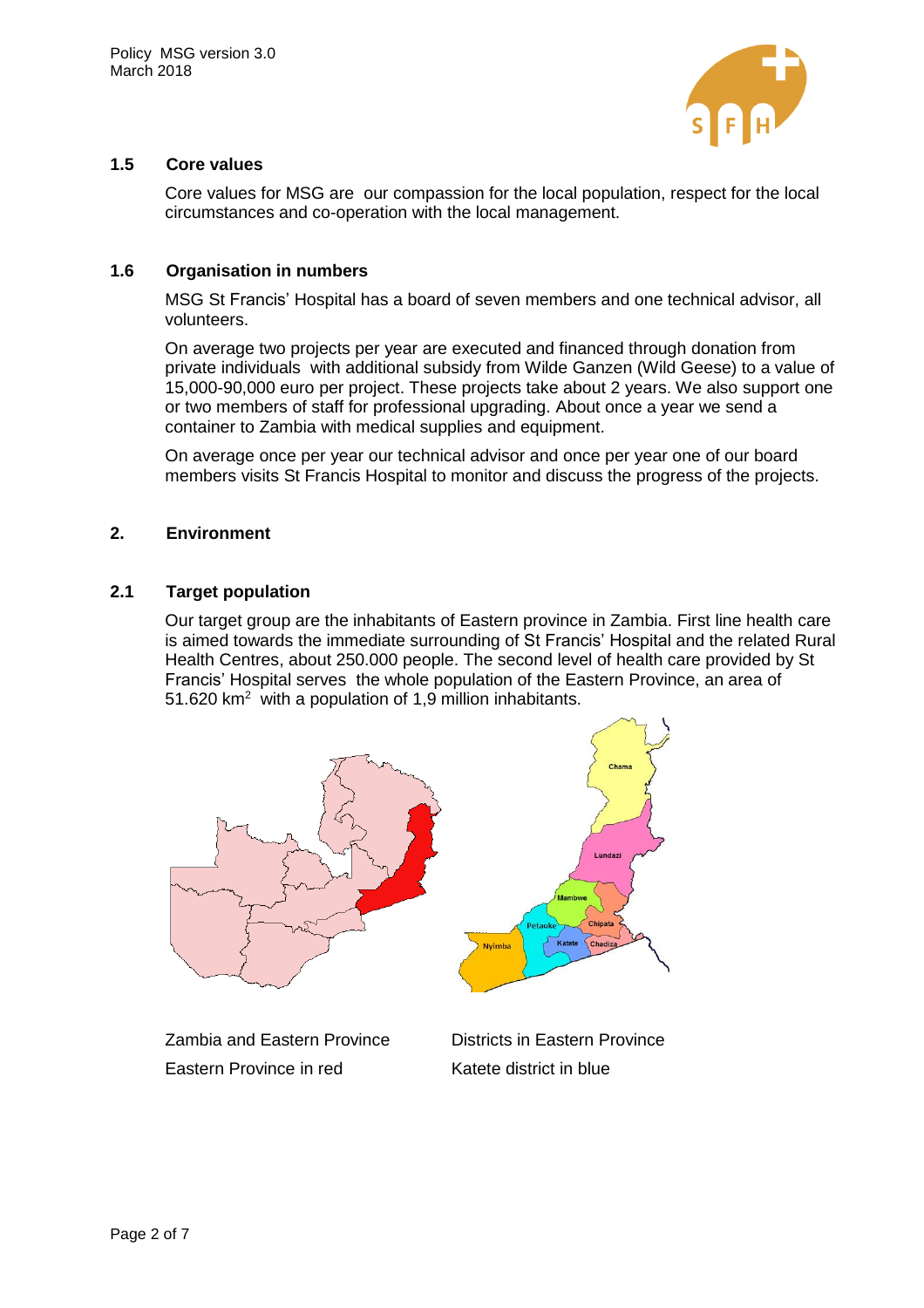

# **2.2 Established Cooperation**

MSG is linked with hospital Tergooi. Hospital Tergooi has a group of volunteers, called "SFH-committee" which brings St Francis' Hospital in Zambia to the attention of patients, employees, and medical professionals and facilitates projects between hospital Tergooi and St Francis' Hospital. Often board members of MSG are also involved. The focus is on exchange of professional knowledge and skills.

MSG cooperates closely with "Wilde Ganzen". A majority of projects are achieved with additional financial support from "Wilde Ganzen". The mission of "Wilde Ganzen" is to alleviate poverty in developing countries with concrete small scales projects. This is very much in line with the mission of MSG.

## **2.3 Other organisations which support St Francis' Hospital**

Since 2009 the Border General Hospital, Melrose in Scotland has been twinned with St Francis' Hospital with the aim of promoting cooperation and understanding. About every two years a team from the Border General Hospital is visiting St Francis' Hospital to train personnel from the maternity wards in emergency obstetric and neonatal care. As the Border General Hospital also funds building projects we cooperate and exchange information.

US (former name USPG) an Anglican Missionary Society based in London supported the work of St Francis' Hospital for many years, but now owing to change in policy has ceased to send funds or support staff.

The Friends of St. Francis' Hospital in UK finances the topping up of salaries and postgraduate training to retain personnel and enhance their professional knowledge, purchase of items of equipment and some drugs

De American Burn Association (ABA) and Children's Burn Foundation (CBF) organise outreach programs to improve burn care in St Francis' Hospital.

Hands around the World. This organisation facilitate temporary employment of experts at St Francis' Hospital.

International Organisations are financing programs for specific diseases. For example HIV/aids treatment is funded for a large extend by the American "President's Emergency Plan for AIDS Relief" (PEPFAR).

## **2.4 External factors**

Although St Francis' Hospital is of Anglican origin, it has been incorporated in the health care system of the Zambian government. In the memorandum of Understanding between the Ministry or Health and C.H.A.Z. (Church Health Association Zambia) is stated that church hospitals receive financing of 70% compared with government hospitals. However this agreement is not complied with each year.

The government is for its part dependent on the world market prices of copper, an important source of income for Zambia. Also the government formulates the policy for admission of medicines on the market and is responsible for regulations for hospitals.

Many inhabitants of the East province grow their own food, mainly corn. The harvest is very dependent climate conditions and starvation of children is common in the period before new crop is harvested. The maize price also influence directly the family income.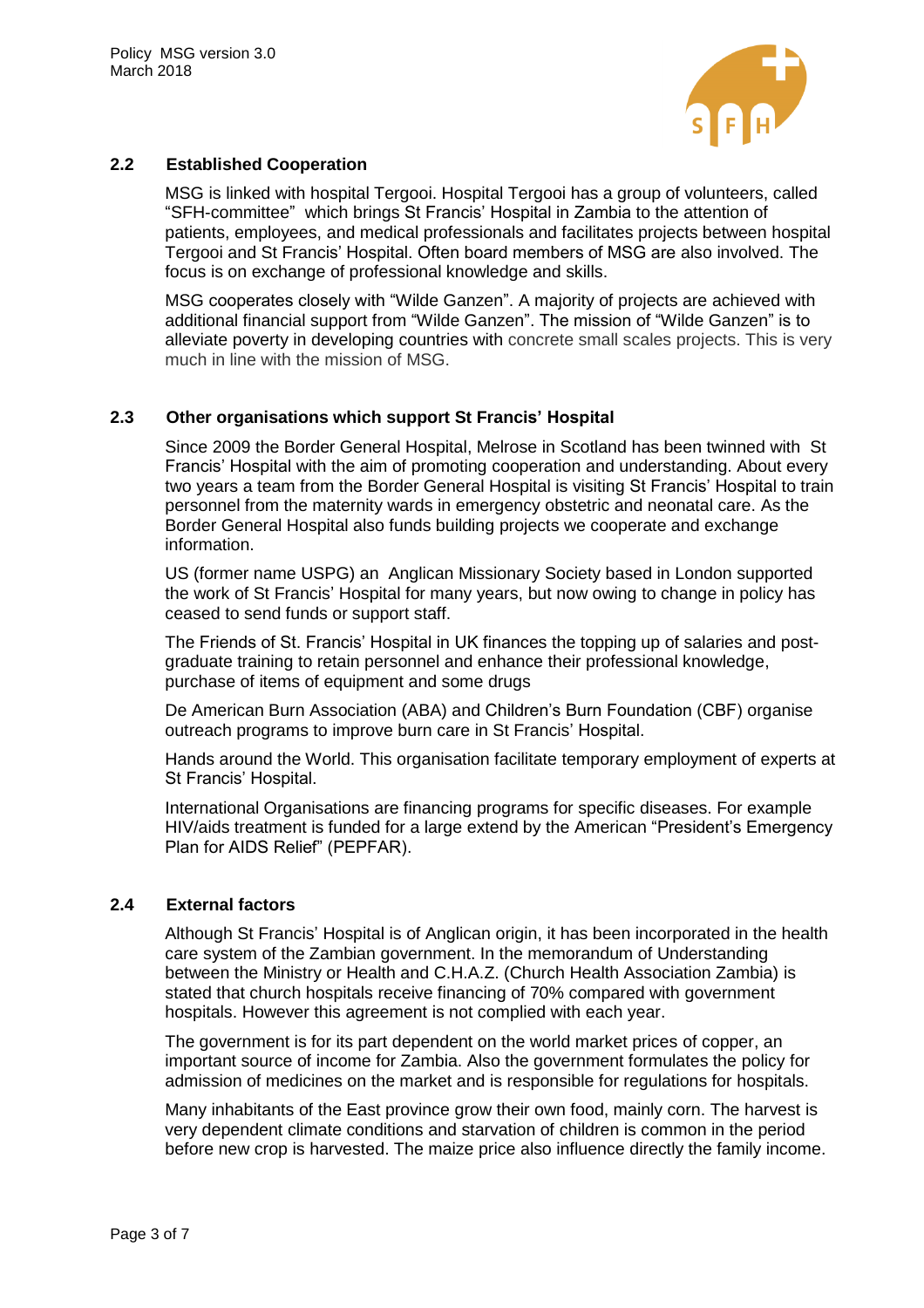

# **3 Objectives**

The objective of the St Francis' Hospital Medical Support Group is:

To g*ive support to the St Francis' Hospital at Katete in Zambia and related clinics in the vinicity to make structural improvements possible.* 

An essential condition is that the need must be expressed by the management of St Francis' Hospital. The management must also be accountable for the projects supported by MSG.

In line with our objectives we support the following:

- Development of good middle management because only then sustainable improvement is possible.
- We support the hospital with goods that are (temporary) not available in Zambia, but are essential to the health care provided by St Francis' Hospital.
- Furthermore we focus on investment in larger projects related to improvement of the infrastructure to obtain structural improvement. For example support for new staff houses or renovation or extension of hospital wards. But also infrastructure like water and electricity supplies and sewage systems. All projects should take into account the local circumstances and should be sustainable and must be able to function or maintained without permanent support or expertise from MSG.
- Support of training of middle management employees to improve the quality of medical care and facilitate knowledge transfer to future employees.
- Support with advice and knowledge, particularly concerning plans and implementation of projects. This is done if possible on the spot and in association with the primary responsible manager of the hospital, so that knowledge transfer takes place.
- Support of initiatives towards the support of the St Francis' Hospital by the local community.

Priorities for the different projects are discussed in the board of MSG that takes into account the feasibility and the available capacity of the local management.

Project proposals must satisfy as far as possible to Smart criteria. (**specific**, **measurable**, **attainable**, **relevant** and **time-sensitive**).

Moreover the management expenses and recruitment costs should not exceed ten percent of the total costs.

We strive to ensure that available resources are used as soon as possible without obtaining excess of liquidities, but taking into account that sufficient liquidity is maintained to support earmarked projects and unexpected expenditure.

To maintain sustainability we do not finance recurrent costs and salaries. This is the primary task of the government.

# **3.1 Exit strategy**

To be sustainable in the long run we strive toward an optimal functioning of the hospital without being dependent on assistance from outside Zambia. We therefore support local management that is accountable and stimulates local fundraising activities. We expect commitment from the local community to support the hospital.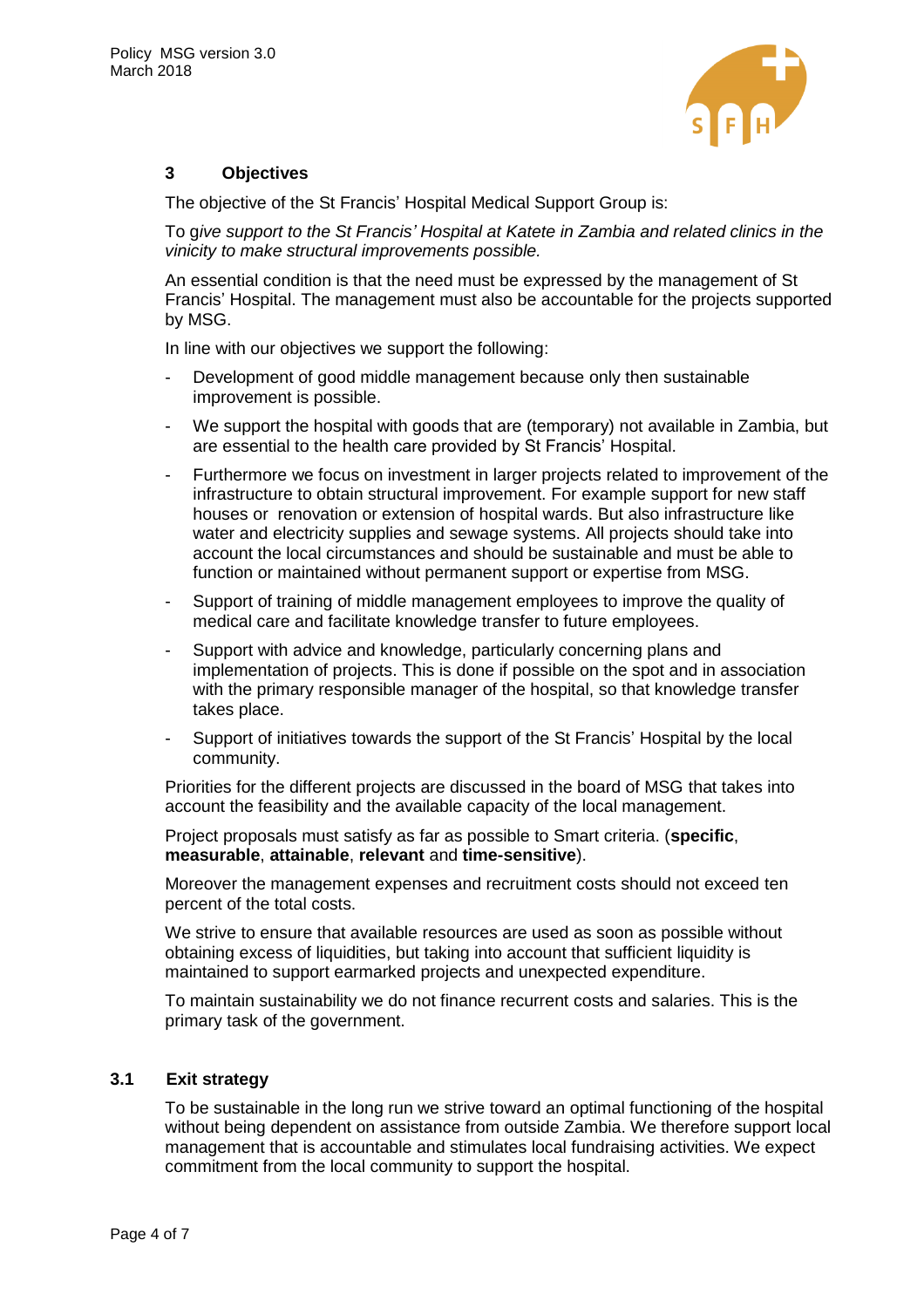

Long term we foresee further development of the economy and middle class. This should lead to sufficient resources and support for St Francis' Hospital

Development of the government and private initiatives will lead to more engagement of the local population and ensure that St Francis' hospital will get sufficient support independent from foreign organisation.

#### **4. Resources**

### **4.1 Material resources**

Material resources for the implementation of the objectives are obtained by different means:

Through donations and periodic grants;

Through multiplying our donations for St Francis' Hospital by co-funding organizations like the Wilde Ganzen foundation;

Through the proceeds from bed sponsor activities;

Through goods in kind and financial donations from hospital Tergooi, with which SFH has a formal link;

Through other donation, legacies, collections, etc.

## **4.2 Other resources**

- Knowledge, experience and network of Board members;
- Professional support and advice from, for example, hospital Tergooi;
- Volunteers who advise on the spot. Particularly medical advice or technical advice on building constructions.

#### **4.3 People**

The board members of MSG all have strong affinity with St Francis' Hospital. The board members do not receive any financial remuneration. We strive to have a decisive governing board of six to eight members. Also a volunteer technical consultant is available who is familiar with the local situation.

#### **5. Activities**

#### **5.1 Marketing and fund raising**

- Recruiting and maintaining of donors. We strive to send a newsletter twice a year and give additional information through a website.
- Maintain excellent relations and information exchange with St Francis' Summer Concerts.
- Maintain good relations and information exchange with the *"*werkgroep SFH*"* in hospital Tergooi.
- Recruit and maintain donors for the so called bed donation plan, including regular reporting on the progress to the bed sponsors.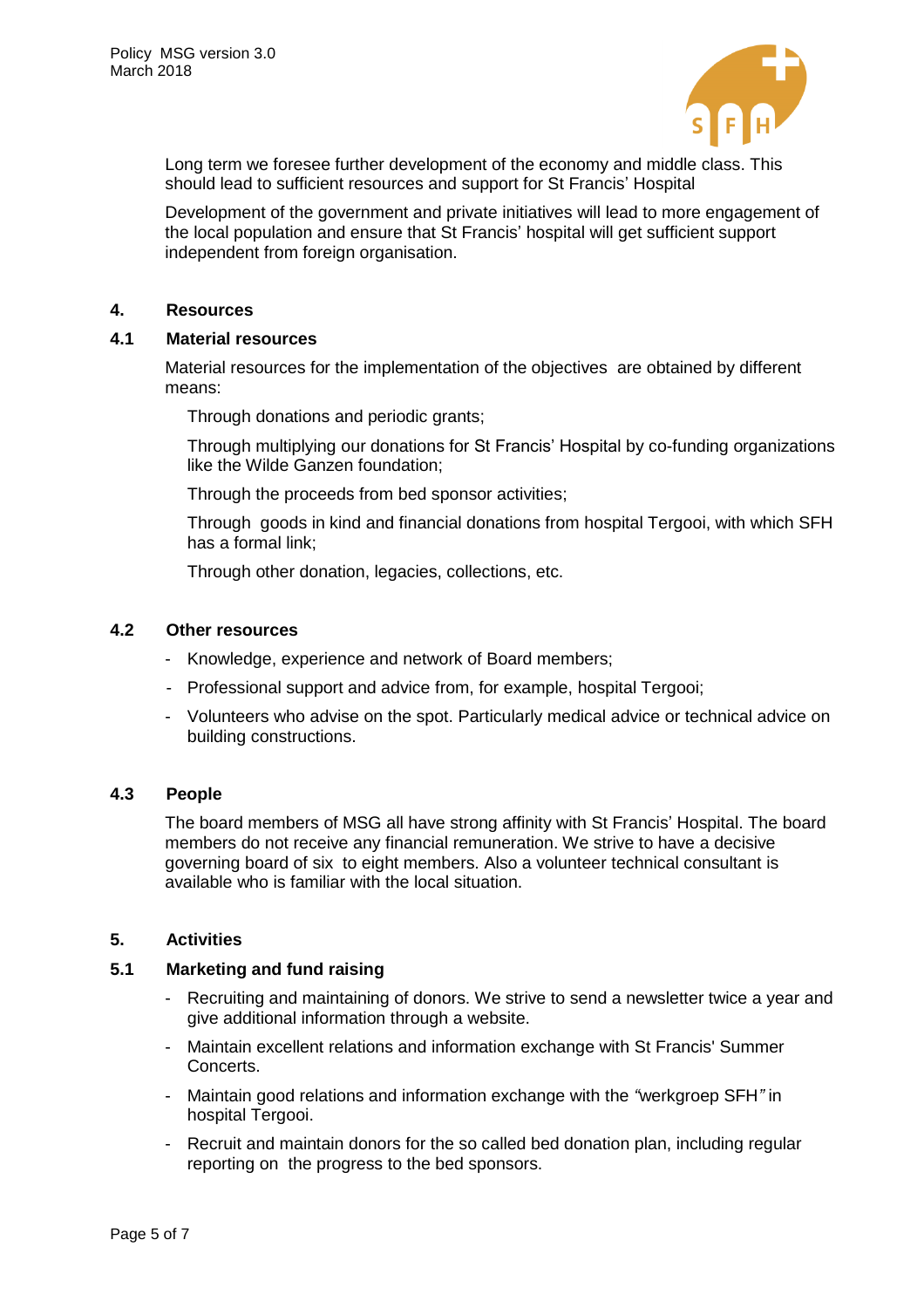

- Further activities which are appropriate within the objective. For example: to provide information at schools, in churches, but also advise individuals who wish to adopt a project in Katete and advise on making applications for such projects.

### **5.2 Cooperation and alignment with other organizations**

- Maintain contacts with management and Board of the St Francis. This is a key to be aware of needs, and to support the management to formulate new projects and to get proper insight and (financial) reports on the progress of the projects
- Keep in contacts with other donors of projects for the St Francis Hospital with the aim of aligning and where possible co-operation with projects. Were needed we may give advice or make use of each other's expertise.
- Where necessary keep aligned with Borders General Hospital in Scotland on their activities concerning maternal and neonatal care St Francis' Hospital.
- Cooperation with or harmonize activities with other health care providers in the Eastern Province, especially for projects that may have an impact beyond St Francis' Hospital.

## **5.3 Direct material support for St Francis' Hospital**

- Procuring and sending medical devices on request of the management.
- Financial support and follow-up on projects. Projects are defined as spending within a certain duration to support for St Francis Hospital. For example, the purchase of a transport vehicle, of set of instruments for a particular goal, extension or renovation of hospital buildings, new staff houses, utilities, or infrastructure.

## **5.4 Training and education**

- Supporting relevant training for hospital employees.
- Support development of managerial skills of members of the management of St Francis' Hospital
- Support of project management for larger projects. Particularly support of volunteers for their travel expenses.
- Support development of knowledge, skills and competence to ensure that the knowledge gained is shared with others including the local personnel to facilitate sustainable health care.

### **6. Monitoring en Evaluation**

When projects are finalized they are evaluated and discussed by the board of MSG on basis of reports, pictures and financial statements from the concerned management.

All important activities are published every year in an annual report that will be made available to the general public through our internet site www.stfrancishospital-msg.nl